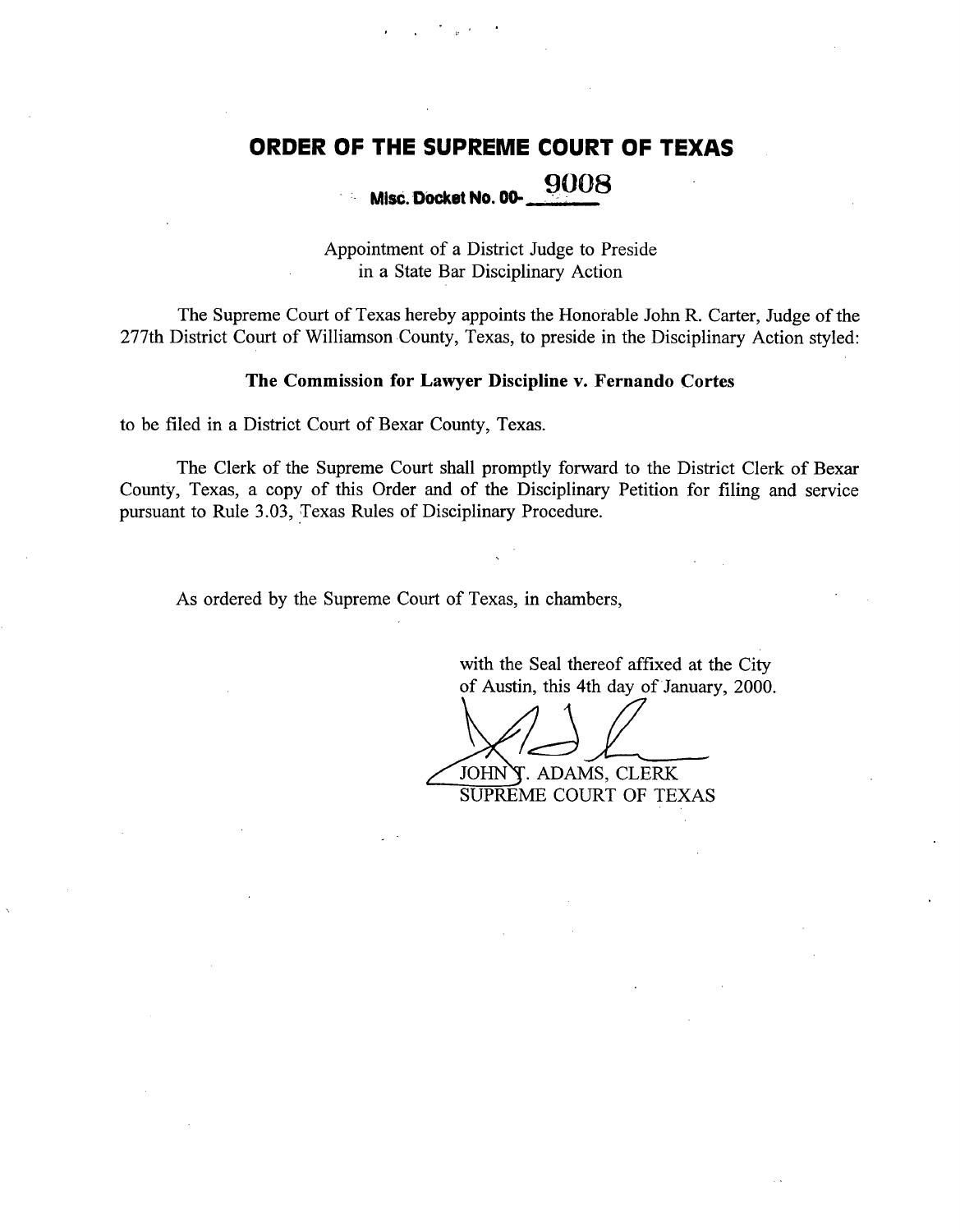**This assignment, made** by Misc. Docket No. 00-9008, **is also an assignment** by the Chief Justice of **the Supreme** Court **pursuant** to Texas Government Code, §74.057.

 $\lambda$ 

 $\bullet$  ,  $\bullet$  ,  $\bullet$  ,  $\bullet$  ,  $\bullet$  ,  $\bullet$ 

Signed this  $\frac{7}{\sqrt{2}}$  day of **January**, 2000.

 $\ddot{\phantom{a}}$ 

 $\sim$ 

 $\sim 10^7$ 

 $\ddot{\phantom{a}}$ 

 $\bar{.}$ 

Phili  $=$ 

 $\bar{\mathcal{A}}$ 

 $\sim$ 

**Thomas R. Phillips** Chief **Justice**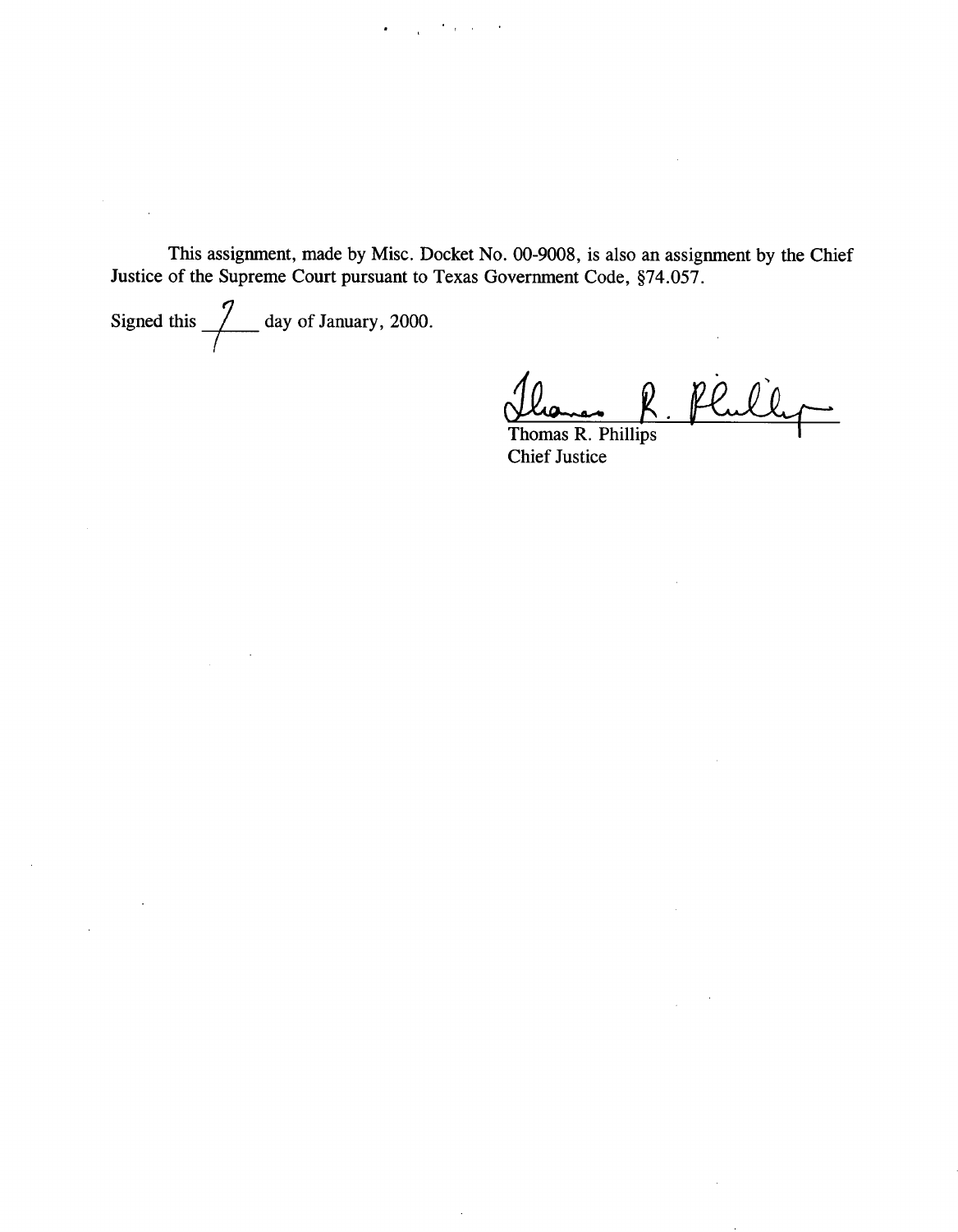CAUSE NO.

| <b>COMMISSION FOR</b>   | IN THE DISTRICT COURT    |
|-------------------------|--------------------------|
| LAWYER DISCIPLINE,      |                          |
| Petitioner,             |                          |
|                         |                          |
| VS.                     | <b>JUDICIAL DISTRICT</b> |
|                         |                          |
| <b>FERNANDO CORTES,</b> |                          |
| Respondent              | BEXAR COUNTY, TEXAS      |

#### PETITIONER'S ORIGINAL DISCIPLINARY PETITION

TO THE HONORABLE JUDGE OF SAID COURT:

COMES NOW PETITIONER, COMMISSION FOR LAWYER DISCIPLINE,

and would respectfully show the following:

 $\ddot{\phantom{0}}$ 

1.

## DISCOVERY CONTROL PLAN

Discovery proceedings in this cause should be conducted on Level 2 pursuant to Tex.R.Civ.P. Rule 190.3.

II.

#### **PARTIES**

Petitioner is the Commission for Lawyer Discipline, a committee of the State Bar of Texas. Respondent, Fernando Cortes, is a member of the State Bar of Texas and is presently licensed to practice law in the State of Texas. Respondent maintains his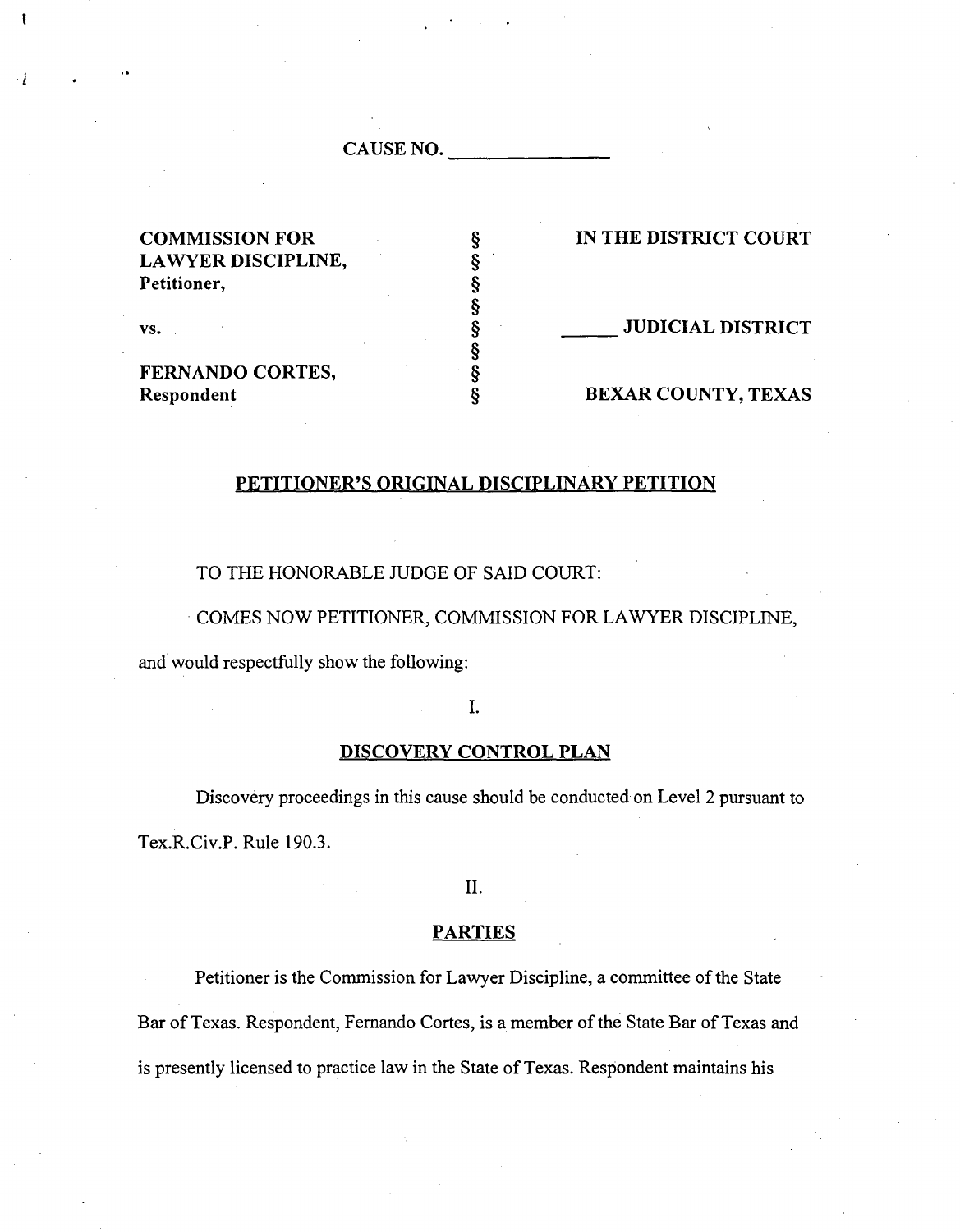principle place of practice in San Antonio, Bexar County, Texas. Respondent may be served with process in this proceeding at his place of practice at 5707 IH 10 West, Suite 206, San Antonio, Bexar County, Texas 78201.

#### III.

#### JURISDICTION, VENUE AND CONDITIONS PRECEDENT

The cause of action and the relief sought in this case are within the jurisdictional requirements of this Honorable Court. Venue of this case is proper in Bexar County, Texas pursuant to Texas Rules of Disciplinary Procedure Rule 3.03, because Bexar County is the county of the Respondent's principle place of practice. All conditions precedent to proceeding with this cause have been performed or fulfilled.

#### IV.

#### PROFESSIONAL MISCONDUCT

Petitioner brings this disciplinary action pursuant to the State Bar Act, Tex.Gov't.Code §81.001 *et seq.,* the Disciplinary Rules of Professional Conduct ("DRPC") and the Texas Rules of Disciplinary Procedure ("TRDP") . The complaints which form the basis of this action were filed by Liocadio R. Ortiz on August 28, 1997, Domingo Sifuentes on March 20, 1997 and Steve Gonzales on March 25, 1998. The acts and omissions of Respondent, as hereinafter alleged, constitute professional misconduct.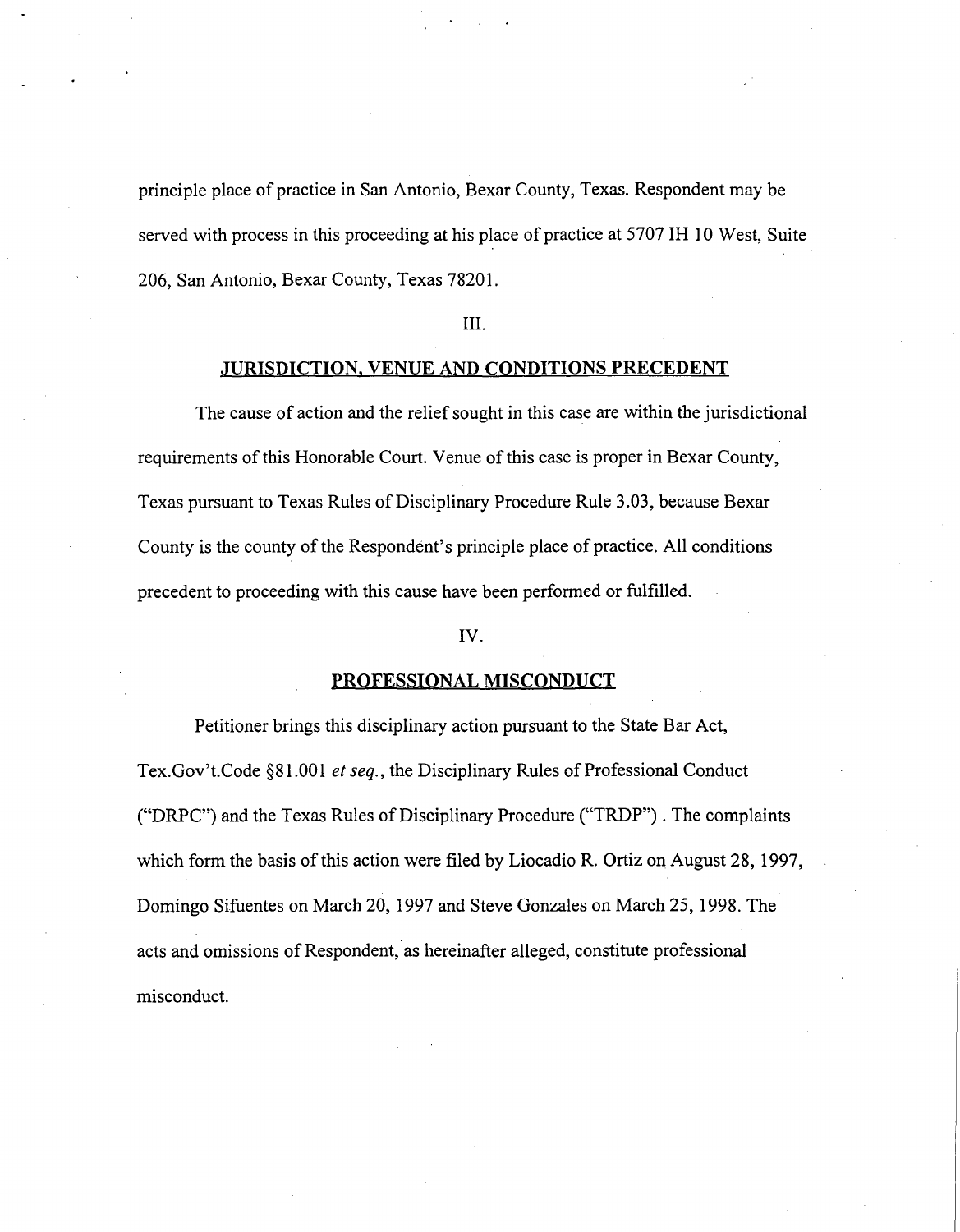#### **FACTUAL BACKGROUND**

### *ORTIZ COMPLAINT*

**Respondent was hired by Liocadio** R. Ortiz for **representation in a criminal matter. Respondent was paid \$1,500.00, but failed to research or prepare for the case, failed to appear in court, failed to notify the Court that he could not appear and failed to communicate with his client regarding the case. After a complaint was filed with the State Bar of Texas, Respondent failed to respond to the complaint.**

#### VI.

#### *SIFUENTES COMPLAINT*

**Complainant hired Respondent in July 1995 to represent him regarding a claim on his homeowners' insurance policy: For eight months, Respondent neglected the matter. Respondent failed to return telephone calls and communicate with the client. Respondent also failed to timely furnish information or responsd to the grievance committee.**

#### VII.

#### *GONZALES COMPLAINT*

**Respondent was hired by complainant on January 6, 1998 to represent him in obtaining an occupational driver's license. Complainant paid \$350.00 to Respondent. Respondent failed to timely apply for a license or pursue any other possible remedies and failed to communicate with the client. Respondent then failed to timely respond to**

V.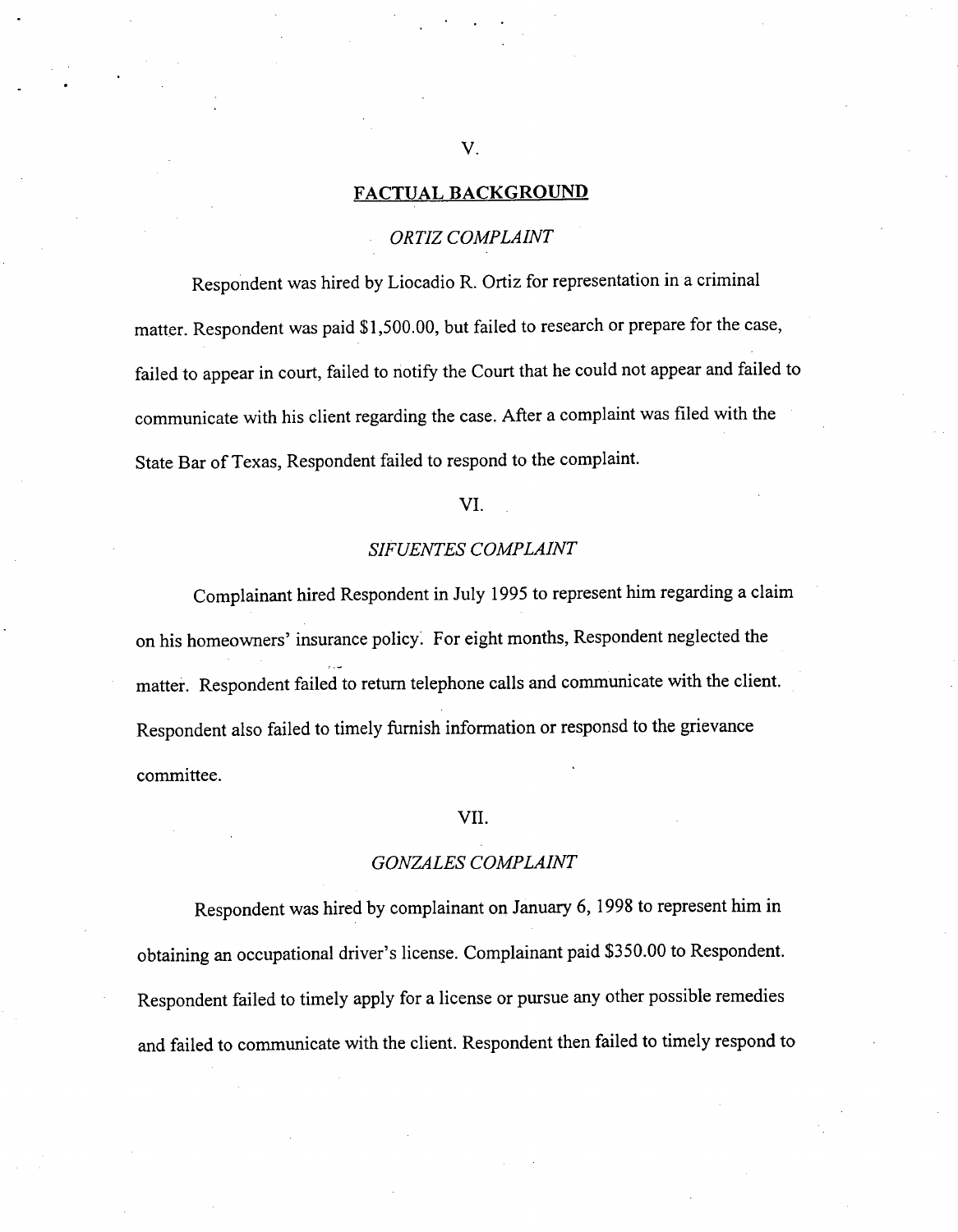the grievance committee.

#### VIII.

## **DISCIPLINARY RULES OF PROFESSIONAL CONDUCT**

**The conduct described above is in violation of the following Texas Rules of Disciplinary Conduct:**

As to the *Ortiz* **complaint:**

**Rule 1.01(b)(1) -- In representing a client, a lawyer shall not neglect a legal matter entrusted to the lawyer.**

**Rule 1.01(b)(2) -- In representing a client, a lawyer shall not frequently fail to carry out completely the obligations that the lawyer owes to a client or clients.**

**Rule 1.03(a) -- A lawyer shall keep a client reasonably informed about the status of a matter and promptly comply with reasonable requests for information.**

**Rule 1.03(b) -- A lawyer shall explain a matter to the extent reasonably necessary to permit the client to make informed decisions regarding the representation.**

**Rule 8.04(a)(8)** -**- A lawyer shall not fail to timely furnish to the Chief Disciplinary Counsel's office or a district grievance committee a response or other information as required by the Texas Rules of Disciplinary Procedure, unless he or she in good faith timely asserts a privilege or other legal ground for failure to do so. As to the** *Sifuentes* **complaint:**

**Rule 1.01(b)(2) -- In representing a client, a lawyer shall not frequently fail to carry out completely the obligations that the lawyer owes to a client or clients. A**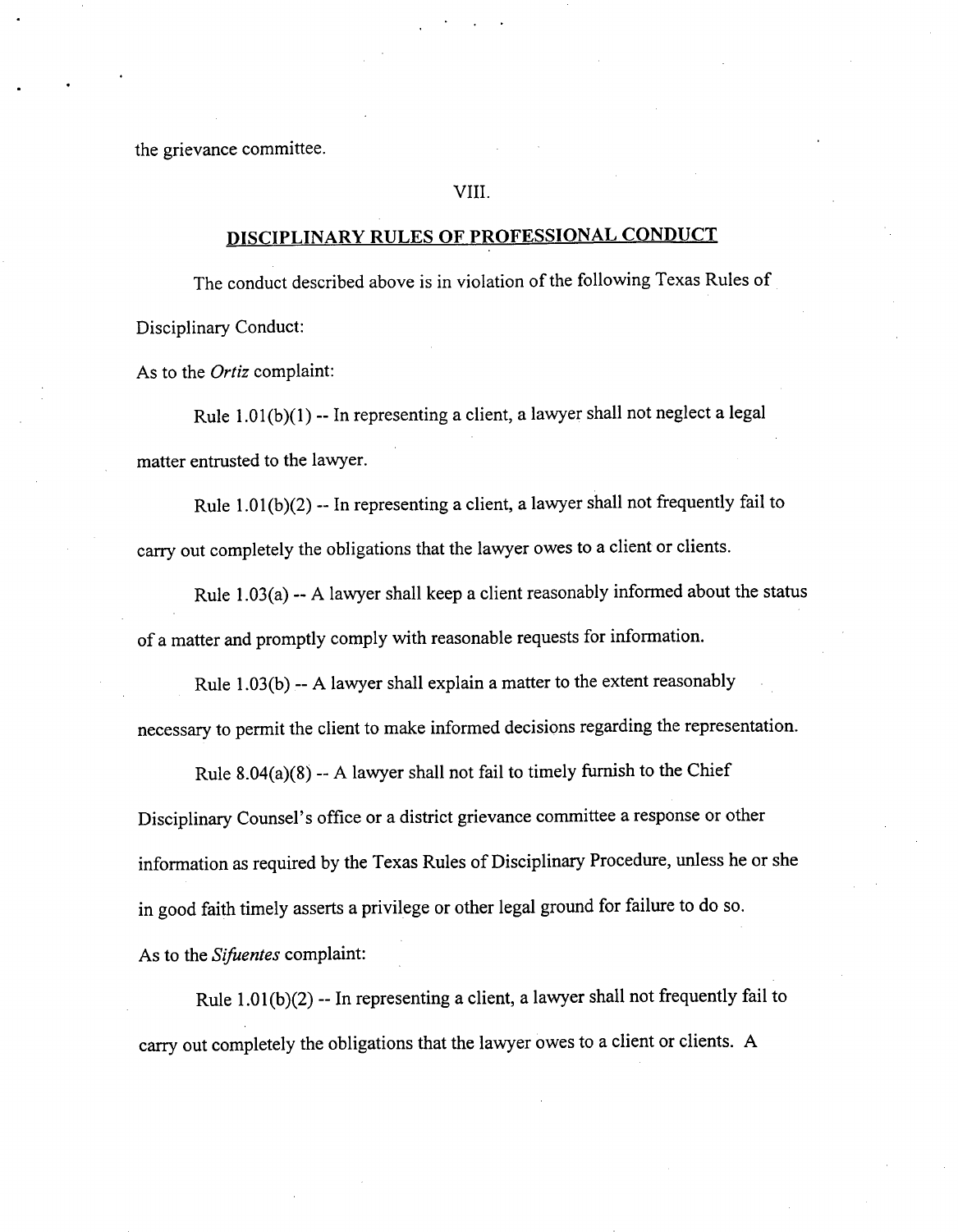lawyer shall keep a client reasonably informed about the status of a matter and promptly comply with reasonable requests for information.

Rule 1.03(b) -- A lawyer shall explain a matter to the extent reasonably necessary to permit the client to make informed decisions regarding the representation.

Rule  $8.04(a)(8)$  -- A lawyer shall not fail to timely furnish to the Chief Disciplinary Counsel's office or a district grievance committee a response or other information as required by the Texas Rules of Disciplinary Procedure, unless he or she in good faith timely asserts a privilege or other legal ground for failure to do so. As to the *Gonzales* complaint:

Rule 1.01(b)(1) -- In representing a client, a lawyer shall not neglect a legal matter entrusted to the lawyer.

Rule  $8.04(a)(8) - A$  lawyer shall not fail to timely furnish to the Chief Disciplinary Counsel's office or a district grievance committee a response or other information as required by the Texas Rules of Disciplinary Procedure, unless he or she in good faith timely asserts a privilege or other legal ground for failure to do so.

#### IX.

#### RELIEF SOUGHT

Petitioner would show that This Honorable Court should enter a judgment of professional misconduct and impose a sanction against Respondent, including restitution, which is in the Court's discretion appropriate under the facts established. Additionally, Respondent should be ordered to pay attorney fees and all costs associated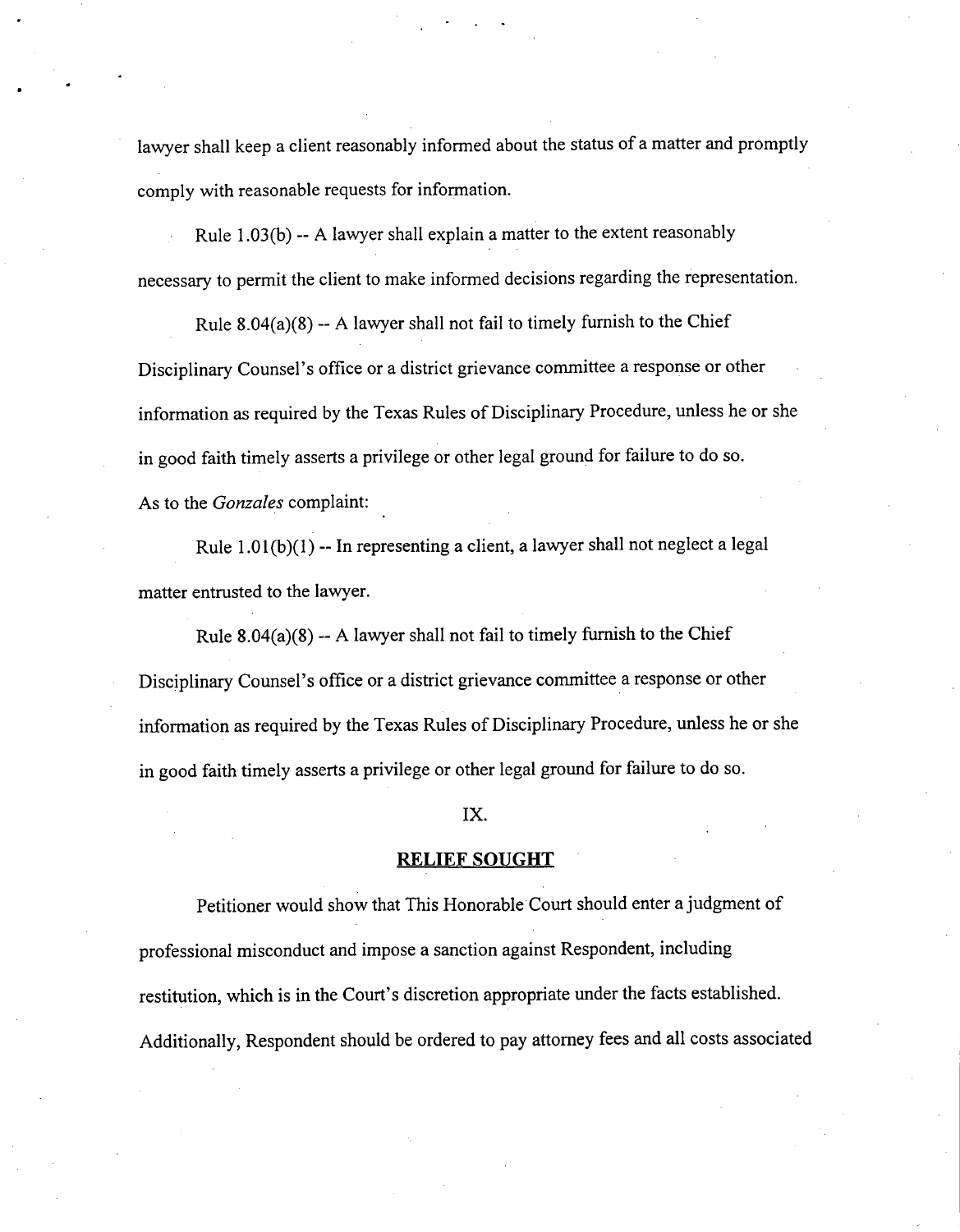with this litigation.

### **PRAYER**

WHEREFORE, PREMISES CONSIDERED, Petitioner prays that a judgment of professional misconduct be entered against Respondent and that this Honorable Court impose an appropriate sanction against Respondent as the facts proved shall warrant. Petitioner further prays to recover costs of court and all expenses associated with these proceedings, including attorney fees as provided in TRDP Rule 1.06(T)(8)(b). Petitioner further prays for such other and additional relief, general or specific, at law or in equity, to which it may show itself entitled.

Respectfully submitted,

DAWN MILLER, **Interim** Chief **Disciplinary Counsel**

PAUL H. **HOMBURG III, Assistant General Counsel**

Office of General Counsel State Bar of Texas 425 Soledad, Suite 300 San Antonio, Texas 78205 Telephone: (210) 271-7881 FAX: (210) 271-96

By: PAUL H. HOMBURG III State Bar No. 09934050 ATTORNEYS FOR PETITIONER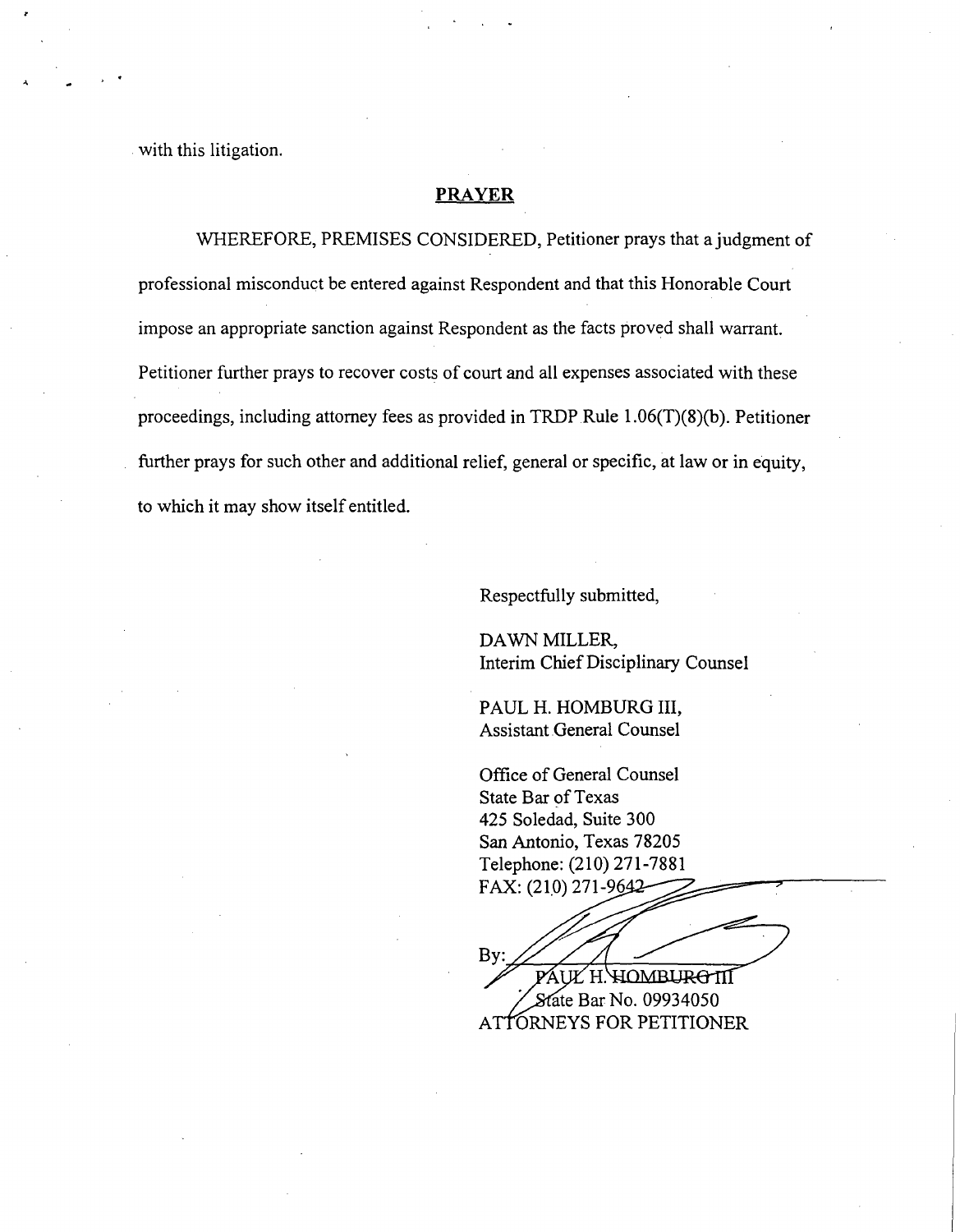# STATE BAR OF TEXAS



CERTIFIED MAIL RETURN RECEIPT REQUESTED # Z 292 150 113

Office of the **General Counsel Regional Office Soledad Plaza West 425 Soledad, Suite 300 San Antonio,** Texas 78205 (210) 271-7881 FAX: (210) 271-9642

November 2, 1999

John T. Adams, Clerk Supreme Court of Texas P.O. Box 12248 Austin, Texas 78711

#### RE: Commission for Lawyer Discipline v. Fernando Cortes

Dear Mr. Adams:

Enclosed please find an original and three (3) copies of a Disciplinary Petition being filed by the Commission for Lawyer Discipline against Fernando Cortes. Mr. Cortes has designated Bexar County as his principal place of practice. Request is hereby made that the Court appoint an active District Judge who does not reside in the Administrative Judicial Region in which Respondent resides to preside in this case. Upon appointment, request is made that you notify the Respondent at the address shown below and the undersigned of the identity and address of the judge assigned:

> **Fernando Cortes** 5707 **IH 10 West, Suite 206 San Antonio, Texas 78201**

As a practical matter, I would respectfully suggest that you inquire with the judge to be appointed as to whether he or she will be able to comply with the 180 day deadline by which the case must be set for trial as set forth in Section 3.07 of the Texas Rules of Disciplinary Procedure. If not, I would respectfully request that an alternate appointment be made.

Once a trial judge has been appointed, please forward the original and three (3) copies of the Disciplinary Petition, the filing fee check, also enclosed herewith, and the Court's appointing order to the District Clerk of Bexar County, Texas, with the request that the suit be filed, service be obtained, and a filemarked copy of the petition returned to the undersigned.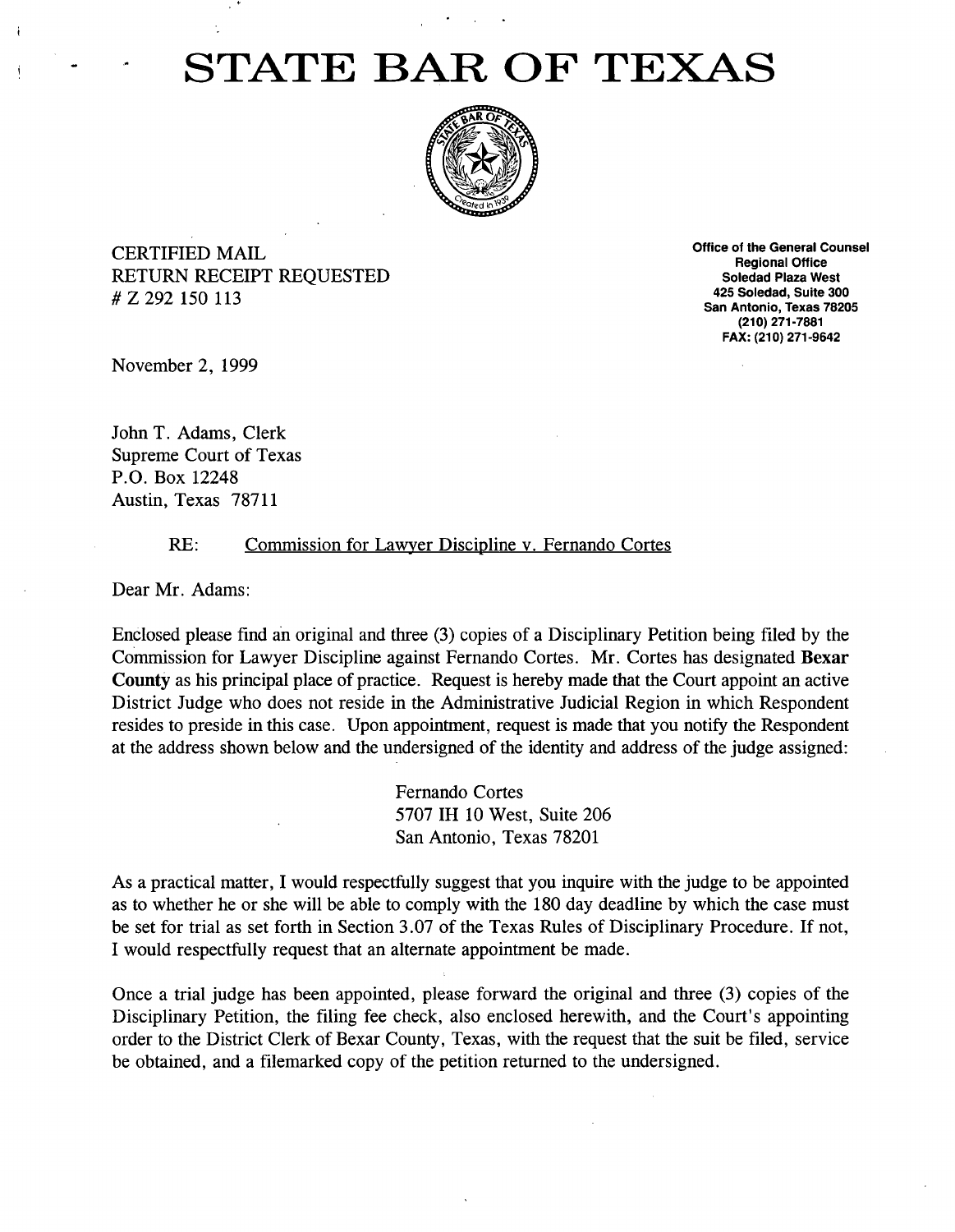Also enclosed are a pre-addressed envelope for your use in transmitting the petition, etc., to the District Clerk of Bexar County, Texas and a return envelope to be sent to the District Clerk of Bexar County, Texas, for the Clerk's use in returning a filemarked copy of the petition to the undersigned.

Thank you for your courtesies in this matter.

Sincerely,

 $\bar{z}$ 

Paul H. Homburg, III Assistant General Counsel

Enclosures

 $\mathbf{r}$ 

PHH/apr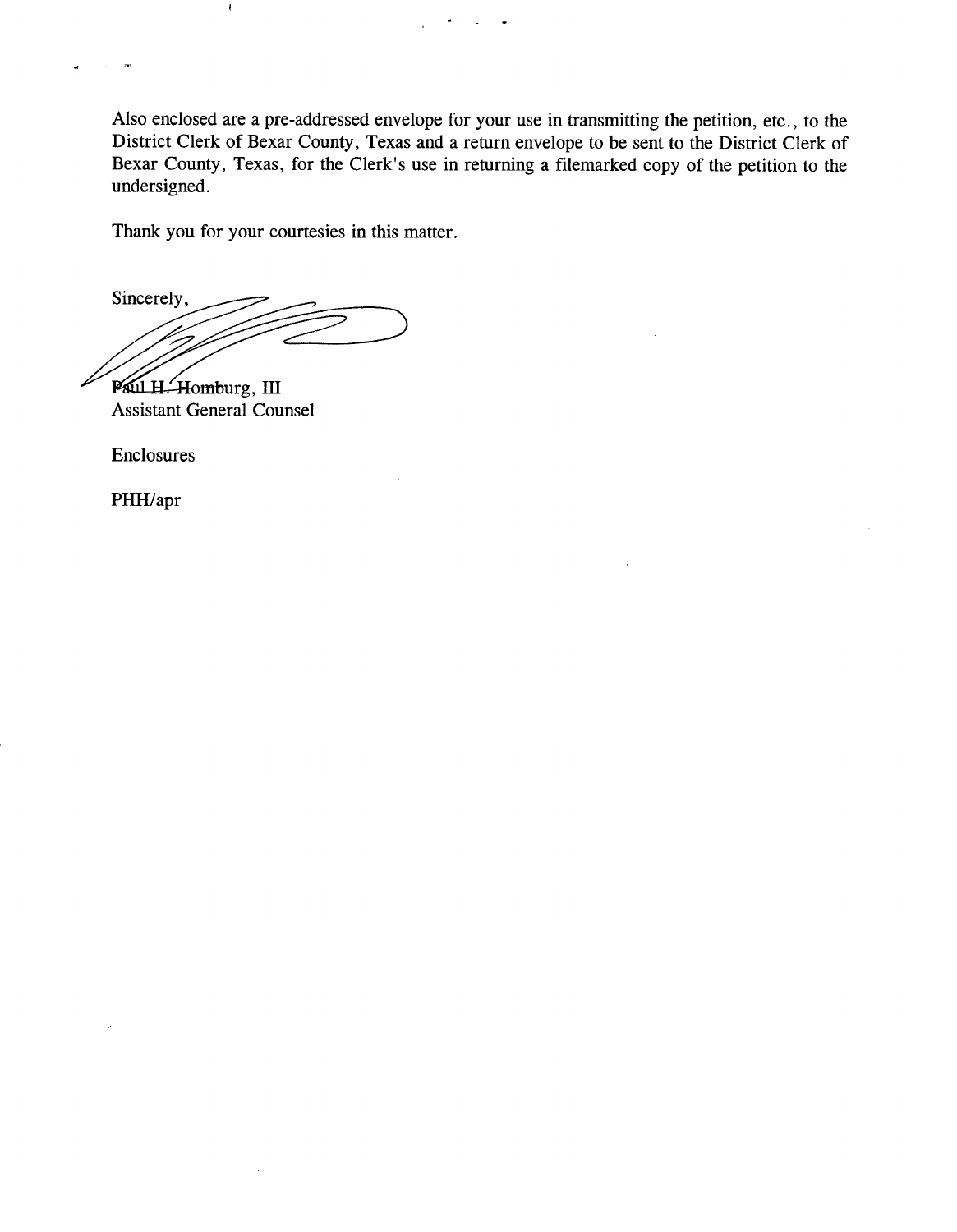

# The Supreme Court of Texas

201 West 14th Street Post Office Box 12248 Austin TX 78711<br>Telephone: 512/463-1312 Facsimile: 512/463-1365 Telephone: 512/463-1312

JAN 1 4 2000

CHIEF JUSTICE<br>THOMAS R. PHILLIPS

JUSTICES NATHAN L. HECHT CRAIG T. ENOCH PRISCILLA R. OWEN **JAMES A. BAKER GREG ABBOTT DEBORAH G.** HANKINSON **HARRIET O'NEILL ALBERTO R.** GONZALES

CLERK JOHN T. ADAMS

EXECUTIVE ASSISTANT WILLIAM L. WILLIS

DEPUTY EXECUTIVE ASST JIM HUTCHESON

ADMINISTRATIVE ASSISTANT NADINE SCHNEIDER

Mr. Paul H. Homberg, III Assistant General Counsel, State Bar of Texas. 425 Soledad, Suite 300 San Antonio, Texas 78205

**Mr. Fernando Cortes** 5707 **IH 10, Suite 206 San Antonio, Texas 78201**

Dear Mr. Homburg and Mr. Cortes:

Pursuant to Rule 3.02 of the Texas Rules of Disciplinary Procedure, I hereby notify you that the Supreme Court of Texas has appointed the Honorable John R. Carter, Judge of the 277<sup>th</sup> District Court, Georgetown, Texas to preside in

*Commission for Lawyer Discipline v. Fernando Cortes*

Sincerely,

#### SIGNED

John T. Adams Clerk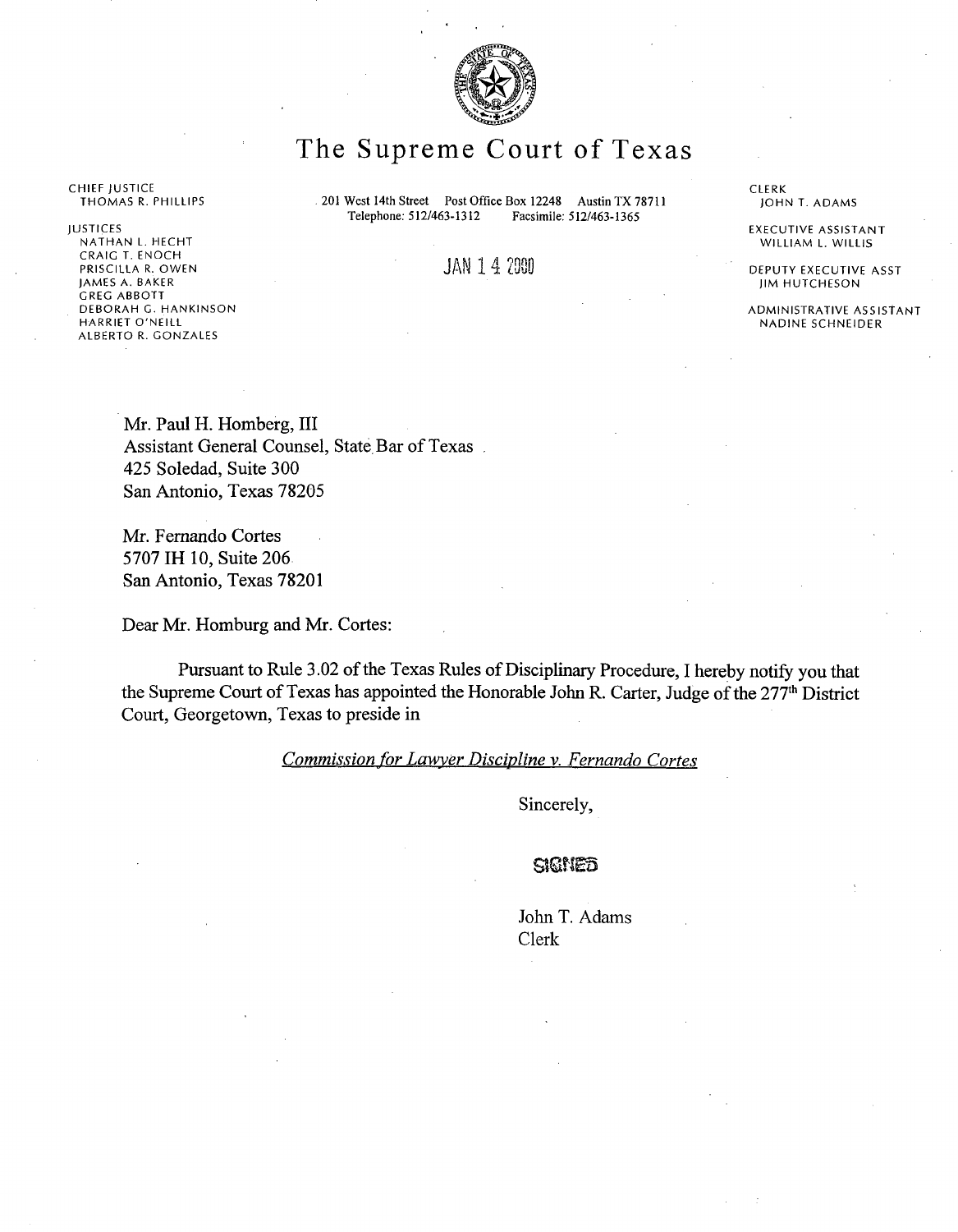

# The Supreme Court of Texas

201 West 14th Street Post Office Box 12248 Austin TX 78711<br>Telephone: 512/463-1312 Facsimile: 512/463-1365 Telephone: 512/463-1312

CHIEF JUSTICE **THOMAS R. PHILLIPS**

JUSTICES NATHAN L. HECHT CRAIG T. ENOCH PRISCILLA R. OWEN JAMES A. BAKER GREG ABBOTT DEBORAH G. HANKINSON HARRIET O'NEILL ALBERTO R. GONZALES

JAN 1 4 2000

**Honorable John R. Carter** Judge, 277<sup>th</sup> District Court **405 S. Martin Luther King Street, Box 6 Georgetown, Texas 78626**

Dear Judge Carter:

We enclose for your information a copy of the order of assignment, a copy of the Disciplinary Action, a copy of the notification letter to Mr. Cortes and Mr. Homburg, and a copy of the letter to the District Clerk of Bexar County.

It is recommended that, six to eight weeks after receipt of this letter, you or your coordinator contact the Bexar County Administrative Office (210-335-2300) to find out the district court to which this disciplinary case has been assigned, names and addresses of counsel, etc. We then recommend that, either before or immediately after you set the case for trial, you contact the Presiding Judge of the Administrative Judicial Region into which you have been assigned (210-769- 3519) to reserve a courtroom, obtain a court reporter, obtain claims forms for your expenses incident to presiding over this disciplinary case.

Sincerely,

#### SIGNED

John T. Adams Clerk

CLERK<br>JOHN T. ADAMS

EXECUTIVE ASSISTANT WILLIAM L. WILLIS

DEPUTY EXECUTIVE ASST JIM HUTCHESON

ADMINISTRATIVE ASSISTANT **NADINE SCHNEIDER**